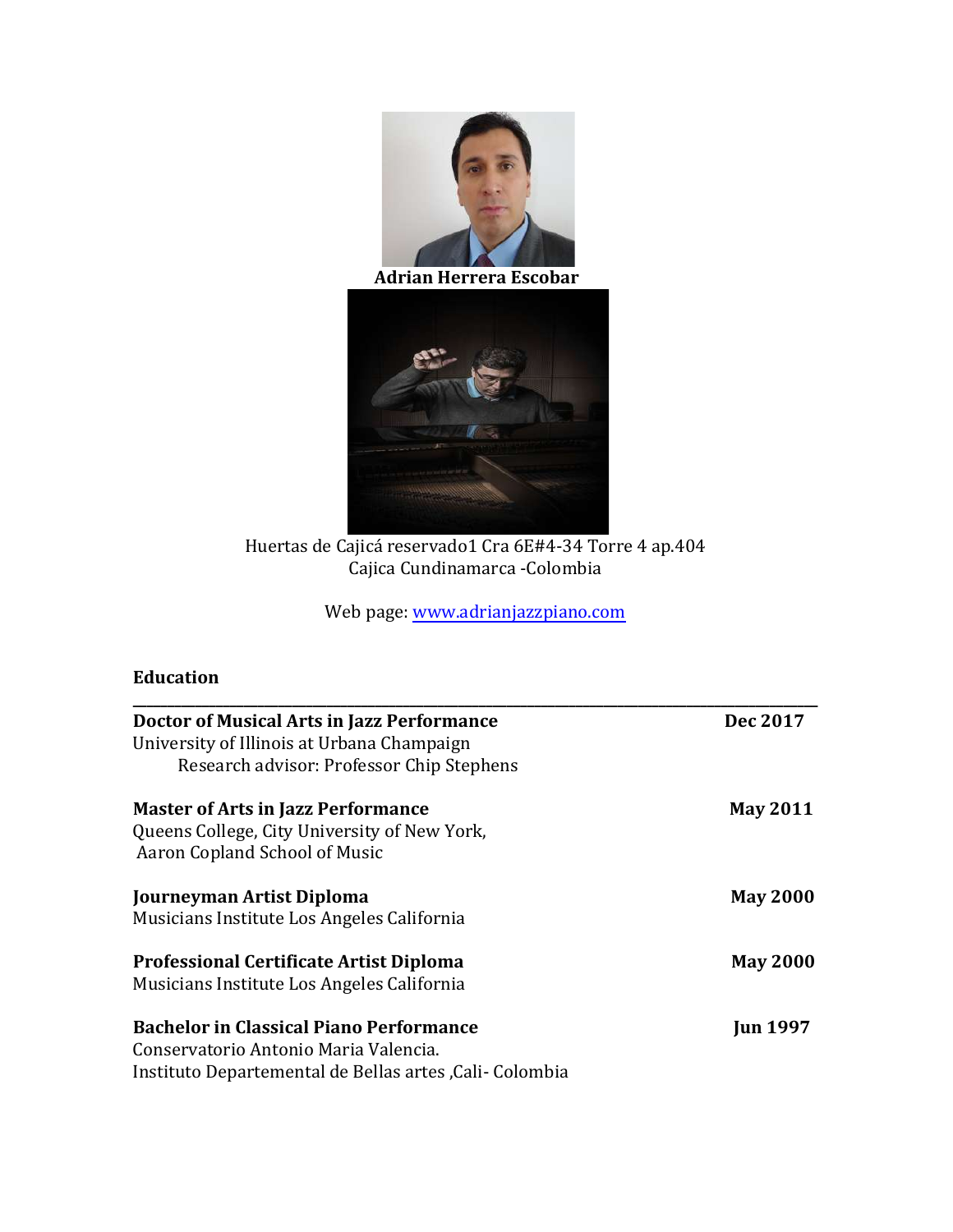## **Teaching Experience**

# **Jazz instructor: Associate professor Fall 2016- current** Facultad de Musica, Universidad Javeriana- Bogota- Colombia • Teaching Jazz Piano group Laboratory • Jazz Harmony • Jazz History • Colombian Folk Music

- Jazz Arranging
- Applied Jazz Piano Instruction
- Jazz Theory
- **Jazz Ensembles**

## **Piano instructor and Ensemble Fall 2016-current**

Facultad de Musica Universidad javeriana PIJ (Childhood program)

- Piano
- **Jazz Piano**
- **Jazz Ensemble**

## **Jazz instructor\_ Associate Profesor Fall 2016-current**

Facultad de Musica, Universidad de los Andes- Bogota-Colombia

- Jazz Improvisation
- Popular Harmony I-II
- Keyboard practice I-II
- Jazz ensemble (small combo and Big band)

## Piano Instructor at PIJ (programa infantil y Juvenil)

Facultad de Artes Programa infantil y Juvenil **Spring 2016-** current

### Teaching Assistant *Networks* **COVID** *COVID* **COVID** *COVID* **COVID** *COVID* **COVID** *COVID COVID COVID COVID COVID COVID COVID COVID COVID COVID COVID COVID COVID*

Music school, University of Illinois at Urbana Champaign

- Teaching group Piano lesson discussion Laboratory
- Teaching group Jazz piano lesson discussion Laboratory
- Private Jazz piano Instruction for major and non major students

### **Jazz Instructor- Associate Professor (2001- 2009), (2011-2013)**

Facultad de Musica, Universidad Javeriana- Bogota- Colombia

- Teaching Jazz Piano group Laboratory
- Jazz Harmony
- Jazz History
- Colombian Folk Music
- Jazz Arranging
- Applied Jazz Piano Instruction
- Theory
- Jazz Ensembles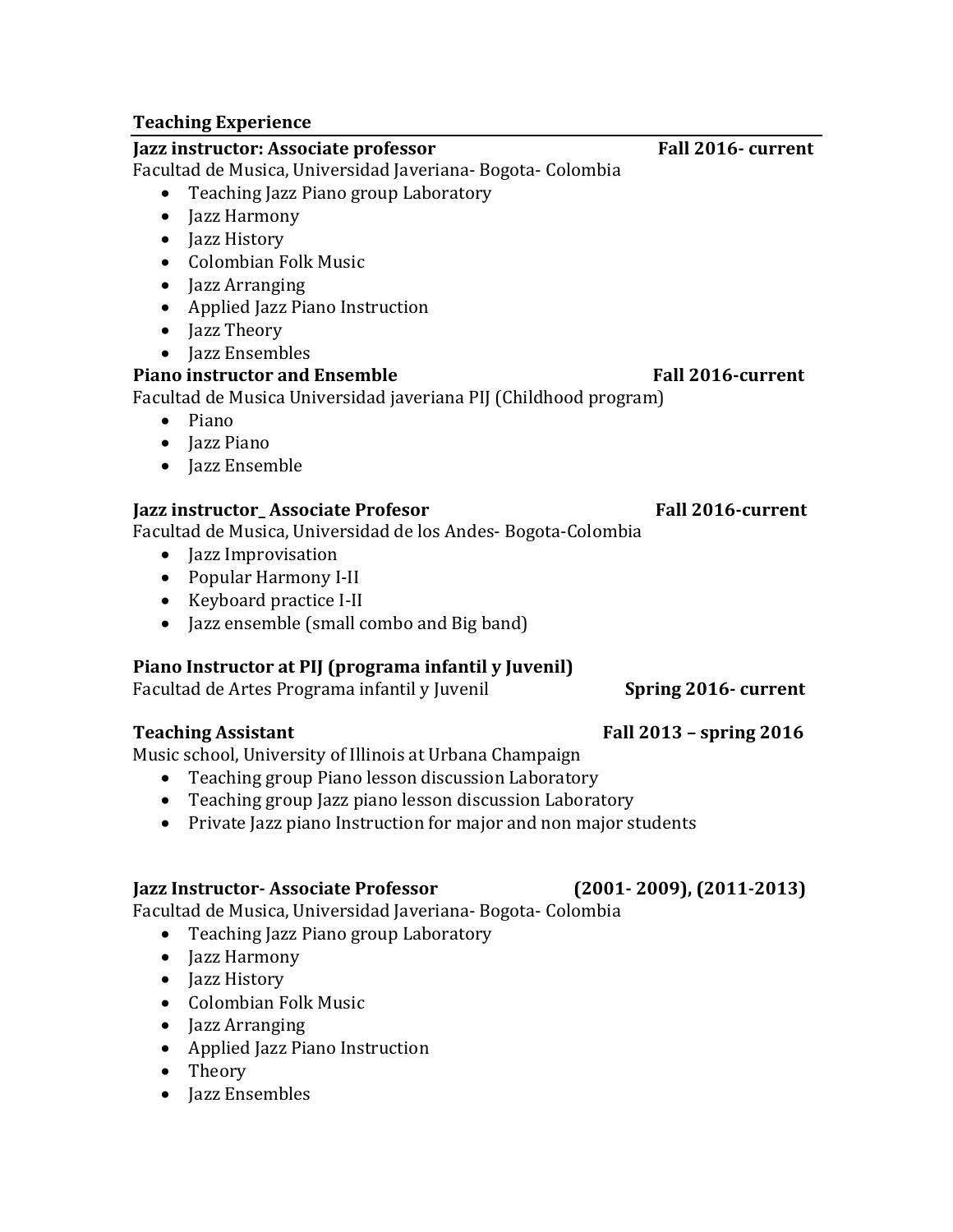| Jazz Instructor- Associate Professor<br>Facultad de Musica, Universidad INNCA de Colombia, Bogota-Colombia                                          | $(2005-2009)$ , $(2011-2013)$ |
|-----------------------------------------------------------------------------------------------------------------------------------------------------|-------------------------------|
| Jazz Harmony<br>$\bullet$<br>Jazz Arranging<br>$\bullet$<br>• Ensembles                                                                             |                               |
| Applied Jazz Piano Instruction<br>$\bullet$                                                                                                         |                               |
| <b>Classical Piano Instructor</b><br>Conservatorio Antonio Maria Valencia, Cali-Colombia<br>Classical Piano Instruction for kids<br>$\bullet$       | $(1990-1997)$                 |
| <b>Honor and Awards</b>                                                                                                                             |                               |
| <b>Adrian Herrera Jazz Quintet</b><br>Winner at VII Cartagena international Jazz Festival<br>(Voces del Jazz y del Caribe)                          | <b>August 2019</b>            |
| Assistantship<br>University of Illinois at Urbana Champaign<br>Spanish department                                                                   | $(2015-2016)$                 |
| Assistantship<br>University of Illinois at Urbana Champaign<br>School of Music.                                                                     | $(2013 - 2015)$               |
| <b>Division Achievement Award</b><br>University of Illinois at Urbana Champaign                                                                     | 2015                          |
| <b>Fulbright Scholarship for pursuing A Master Degree</b><br>Ministerio de Cultura, Bogota Colombia<br>Queens College, City University of New York. | $(2009 - 2011)$               |

# **Colfuturo Scholarship for Pursuing a Master degree** (2009-2011) Bogota- Colombia.

**Outstanding Student In the KIT Program** *COOO* Musicians Institute., L.A, California

•

### **Classical Piano Instructor (2001-2005)**

Facultad de Musica Programa Juvenil, Universidad javeriana, Bogota- Colombia

 $\bullet$  Classical Piano Instruction for kids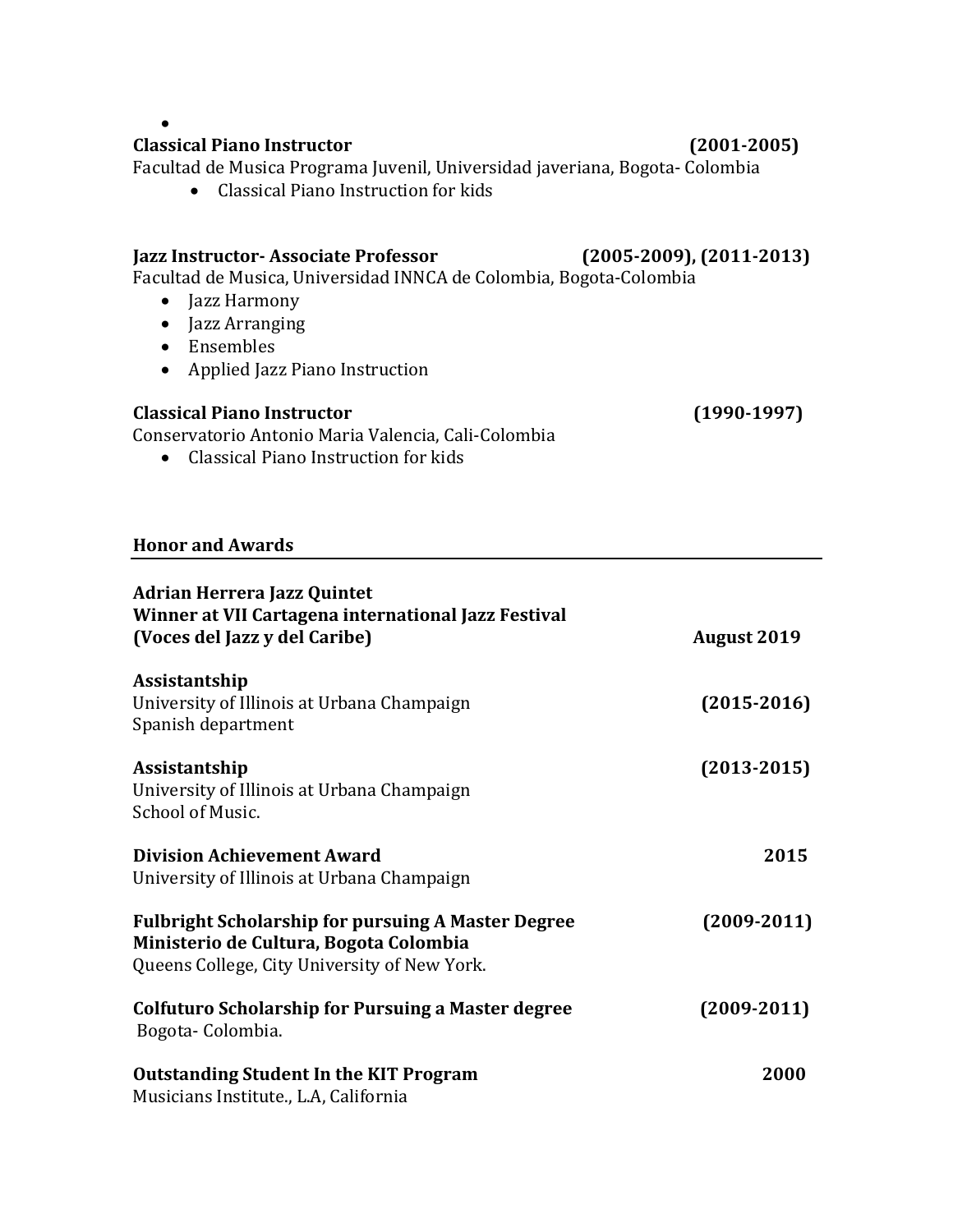#### **Languages**

**Spanish: Fluent English:** Fluent

#### **Discography**

| <b>Camaleon</b>                     | 1999 |
|-------------------------------------|------|
| <b>Ofrenda</b>                      | 2012 |
| <b>Wind of Woods (Antonio Divo)</b> | 2010 |

#### **Professional Experience**

.Tolijazz jazz festival 2019

.Pastojazz jazz festival 2019

.Festival de jazz voces de Cartagena 2019

.Atlantijazz 2019 (Barranquilla)

.Villa jazz Festival 2018 (Villa de Leiva -Colombia)

. Utopia Jazz festival 2016 (Cali- Colombia)

.Concerts and recitals 2016-Current (Bogota Colombia)

. Concert Adrian Herrera Quintet september 2016 Universidad Javeriana

. Citlalin Theater featuring Larry Gary may 2016 Chicago

.Concerts and recitals in Chicago (2013-2016)

. Jazz recitals at University of Illinois (2013-2016)

· Jazz Al Parque 2013 Bogota, Colombia

• Degree Recital, Queens College, New York. Mayo 2011

• Recital And recording Jazz Ensamble. WBGO New Jersey Jazz Radio, New Jersey. 2011

• Recording CD Tony de Vivo, New York, 2010

- Concerts. New York. 2009-2011
- Concert ACMI, Colombia. Bogotá. 2009
- Expovinos Bogotá. 2008-2009

Concert Jazz Trío. XI Festival de Blues y Jazz. Teatro "La Libélula

Dorada". Bogotá. 2008.

- Jazz Concerts . Bogotá. 2000- 2008.
- Tour Bocatto y Crem Helado, Ilona. 2007.
- Piano player for Ilona (Grammy nomination 2005 -

2007) (rock- pop). 2001 - 2007

- Festival "Sevijazz". Sevilla, Valle. 2006.
- "Camaleón"Quartet. 2001- 2005.
- "5mentario"Quintet. 2005.
- Keyboard player for Julio Nava. 2001- 2004.

• Jazz Concerts ( trío, quartet, quintet). Musicians Institute. 1998- 2000.

• Recitals Classical piano. 1996-1998. Colombia

• Recital de piano Conservatorio "Antonio María Valencia". 1996.